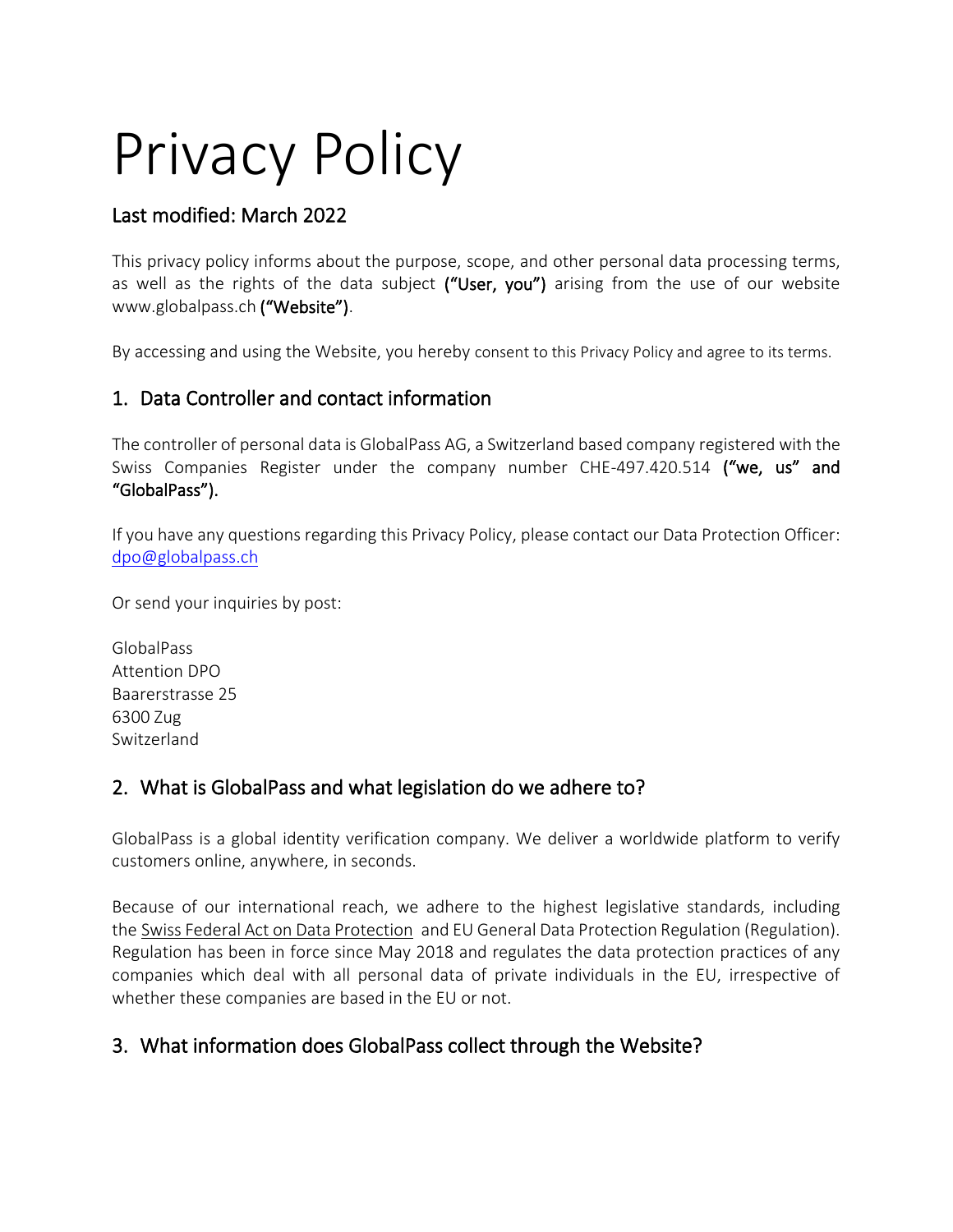We collect and process the User's personal data which the User provides to us for the following purposes:

- provision of information and answers to your questions and requests;
- registering for a free demo version of our services;
- provision of technical, service and other support;
- notification about changes and updates;
- newsletter and commercial communication subscription;
- anonymous statistics on the use of the Website;
- maintenance and improvement of the Website;
- compliance with our legal obligations and dispute resolution.

We collect only the data that we need to respond to your inquiries or to provide you with the services you request from us. Specifically:

• If you choose to subscribe to our newsletter and commercial communications, we will collect your name and your email information. Newsletters and commercial communications may be sent periodically with highlights and news about our industry and company.

You can unsubscribe from the newsletters and commercial communications at any time using the unsubscribe option provided at the bottom of each email from us or by sending an email to support(at)globalpass.ch with the subject line "UNSUBSCRIBE" from the email address you wish to unsubscribe.

- If you choose to contact us directly, we will process your e-mail information and any personal data you choose to include to the e-mail.
- If you choose to book a demo version of our services, we will collect and process your name, email, and any data you provide us via free text field.

## 4. Lawfulness of processing

We will process your personal data only on the following legal basis:

- 1) User has given consent to the processing of his personal data for one or more specific purposes;
- 2) processing is necessary for the performance of a contract to which the User is party or in order to take steps at the request of the User prior to entering into a contract;
- 3) processing is necessary for compliance with a legal obligation to which GlobalPass is subject;
- 4) processing is necessary in order to protect the vital interests of User or of another natural person;
- 5) processing is necessary for the performance of a task carried out in the public interest or in the exercise of official authority vested in the GlobalPass;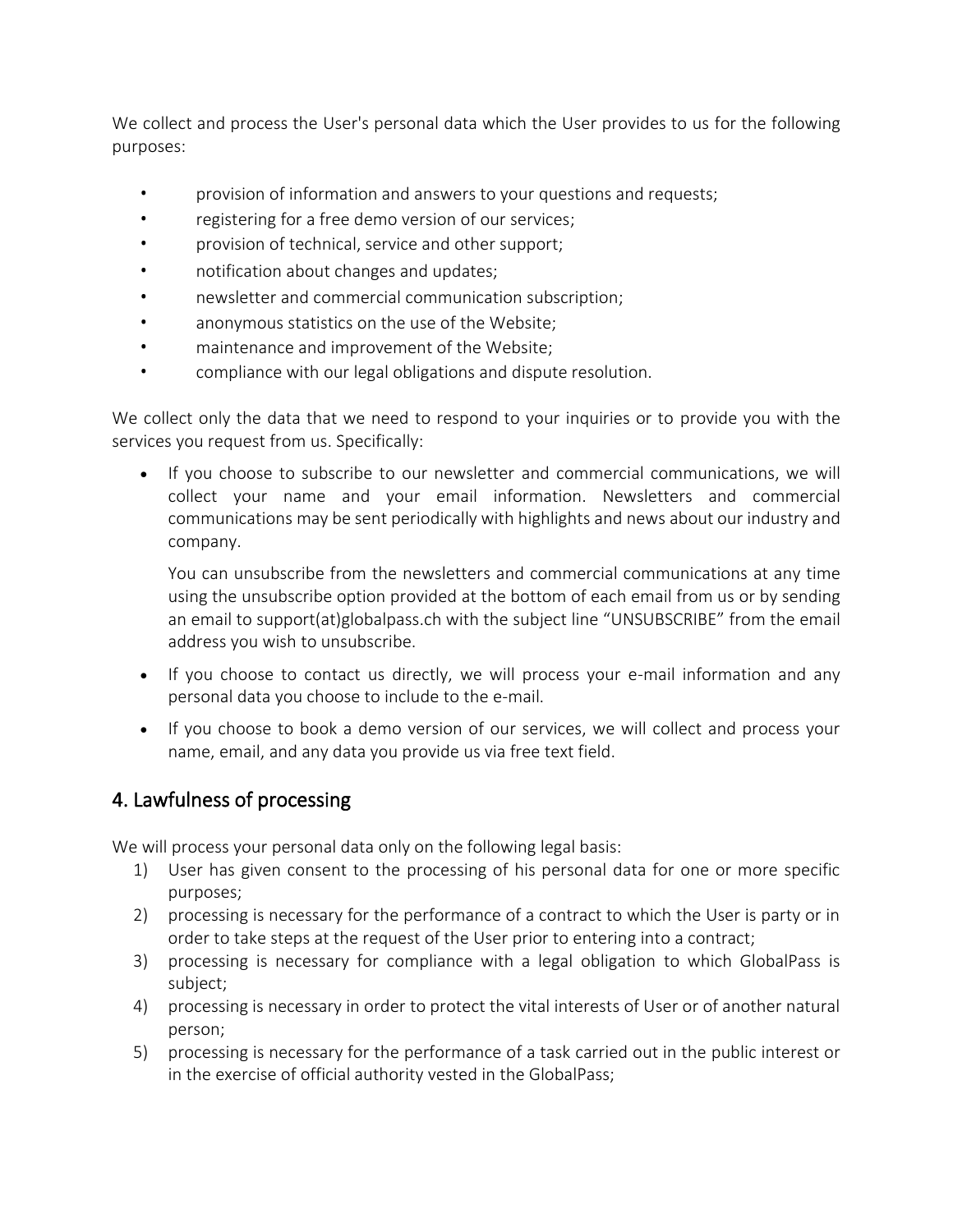6) processing is necessary for the purposes of the legitimate interests pursued by GlobalPass or by a third party.

### 5. Recipients of personal data

Users' personal data are processed by our employees and contractors who are authorized to work with personal data and are properly trained. Such persons process the User's data only for the purposes indicated above.

We do not disclose User's personal data to third parties, except:

- according to the clear and undeniable consent of User;
- to persons provided for by regulatory enactments in the manner and amount established therein;
- in cases provided for by regulatory enactments for the protection of legitimate interests.

Service providers, which provide us with services that include the processing of Users' personal data, belong to the following categories: website analytics services, website hosting and maintenance, IT development and management, cybersecurity services.

We guarantee and ensure that such third parties process the User's data in accordance with the agreement concluded between us and such third party and requirements contained therein, as well as that we always cooperate only with reliable partners who ensure strong compliance with data protection laws and regulations.

#### 6. Your information may be transferred internationally

Personal information that you share through the Website may be transferred internationally, including to or through areas where the standards for data privacy differ from those in force in European Union and Switzerland.

Some of our service providers may be located in countries outside the European Union and Switzerland which the European Commission and Swiss Federal Data Protection and Information Commissioner has recognized as a country or territory, or one or more specific sectors as providing adequate protection. Such transfer does not require any special permission.

However, some of our service providers may be located in countries that are not recognized as providing adequate level of personal data protection. When transferring data to such service providers, we guarantee that we will take measures to ensure the protection of the personal data and rights of the Users, using legal tools approved in the relevant data protection legislation.

You can obtain information on such service providers and make your decision regarding transfer of your personal data to such service providers in our Cookies management tool available on the Website.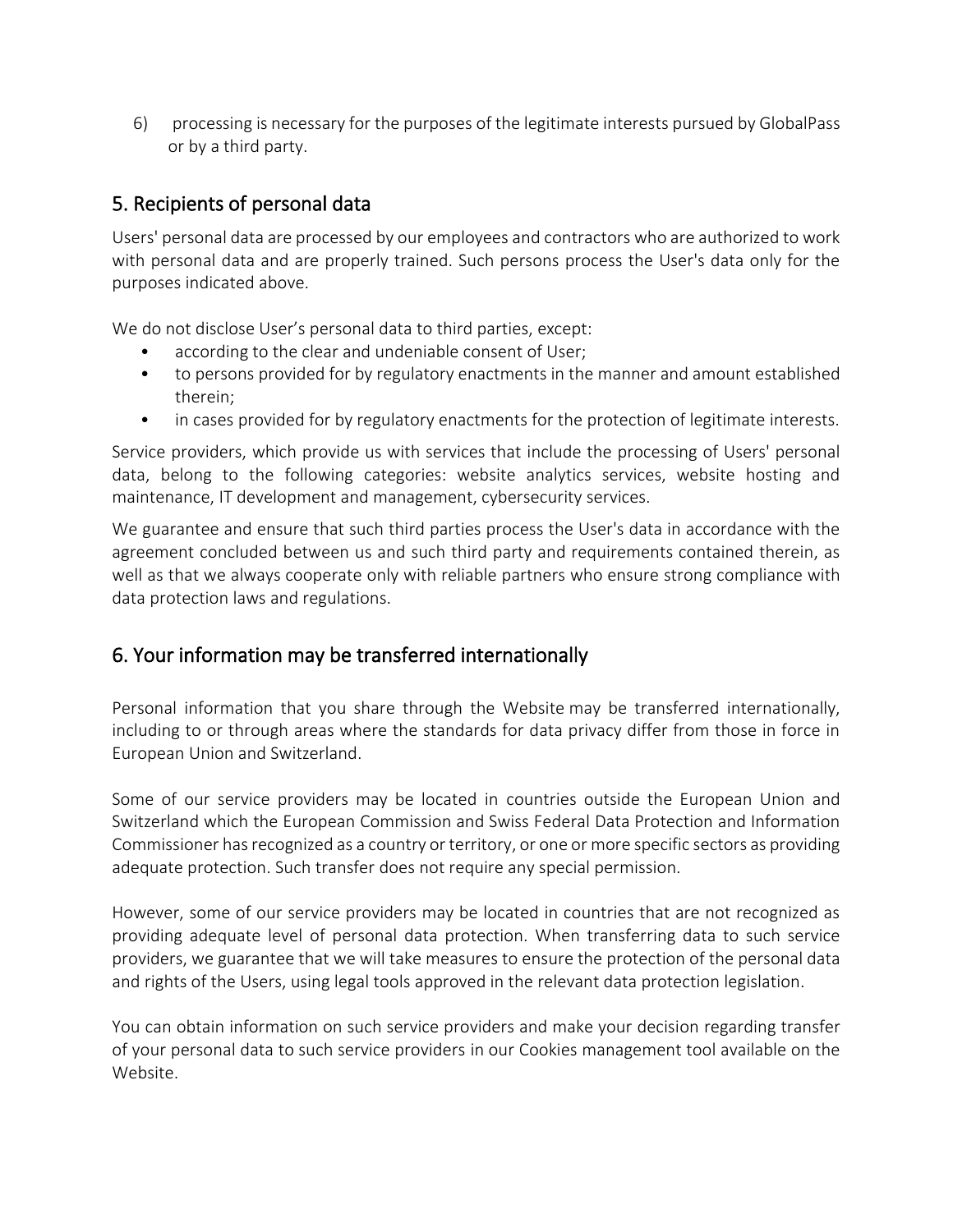# 7. How long will your information be stored for?

We store Users' personal data for a limited period of time, which varies depending on the purpose of the data processing. After this period, the personal data of the Users will be permanently deleted or anonymized.

We store the received personal data until:

- Data is necessary for the purpose for which it was obtained (for example, to carry out User's request);
- The User or GlobalPass can exercise their legitimate interests in the manner prescribed by regulatory enactments (for example, to file objections or to initiate legal proceedings);
- There is a legal obligation to store personal data;
- User's consent to the corresponding processing of personal data is valid unless there is another legal basis for the processing.

Users' personal data is stored in accordance with the following rules and criteria:

- data collected for the registration for free demo services: will be stored till the end of demo period and for the purposes of commercial communication based on GlobalPass legitimate interests until the User unsubscribes from the communications;
- data collected in connection with the newsletter and commercial communications subscription: will be stored until the User unsubscribes from the newsletters;
- data related to User requests to our customer service: will be stored until the User request is fulfilled.

# 8. Will your information be disclosed to the third parties?

GlobalPass does not sell, trade, or otherwise transfer your personal data to third parties without your express consent.

GlobalPass may disclose your personal data in cases where such disclosure is necessary to comply with the law, enforce our site policies, or protect our or others' rights, property, or safety.

## 9. Security of data

When we process Users' personal data, we assess the risks of confidentiality and use our organizational, financial, and technical resources, which are necessary to ensure the security of processing personal data in accordance with the principles set forth in the respective data protection laws.

## 10. Third-party offers on the Website